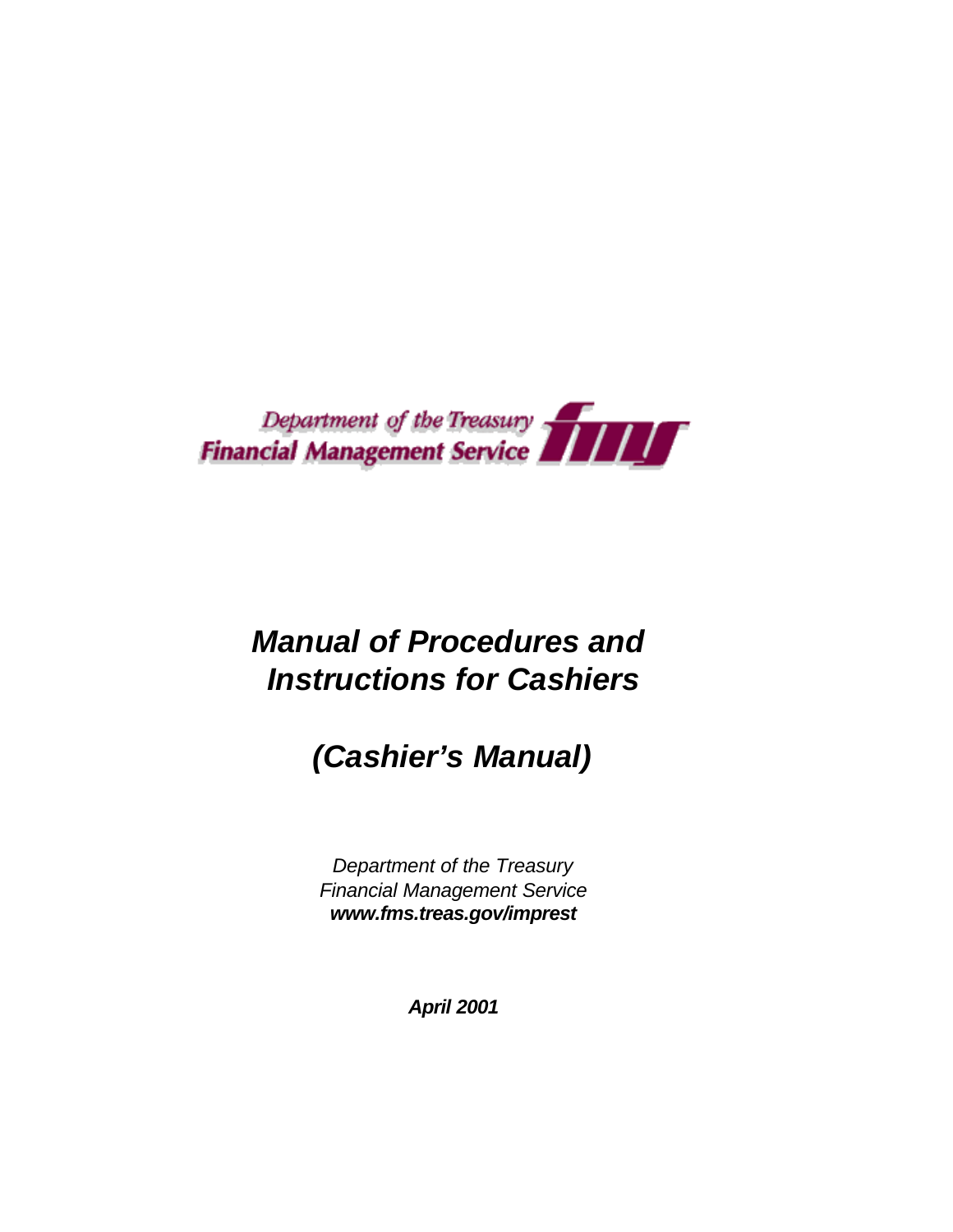

# **TABLE OF CONTENTS**

| L   |                                           | 1                       |
|-----|-------------------------------------------|-------------------------|
|     |                                           | 1                       |
|     |                                           | 1                       |
|     |                                           | $\overline{2}$          |
| Н.  |                                           | $\overline{2}$          |
| Ш.  |                                           | 3                       |
|     |                                           | $\mathbf{3}$            |
|     |                                           | $\overline{\mathbf{3}}$ |
|     |                                           | $\overline{3}$          |
|     |                                           | 4                       |
| IV. |                                           | $\overline{\mathbf{4}}$ |
|     |                                           | $\overline{\mathbf{4}}$ |
|     | <b>Types and General Responsibilities</b> |                         |
|     |                                           | $\overline{\mathbf{4}}$ |
|     |                                           | $\overline{\mathbf{4}}$ |
|     |                                           | $\overline{\mathbf{4}}$ |
|     |                                           | 5                       |
|     |                                           | 5                       |
|     |                                           | 5                       |
|     |                                           | 5                       |
|     |                                           | $6\phantom{1}6$         |
|     |                                           | $\overline{7}$          |
|     |                                           | 8                       |
|     |                                           | 8                       |
|     |                                           | 8                       |
|     |                                           | 9                       |
|     |                                           | 10                      |
|     |                                           | 10                      |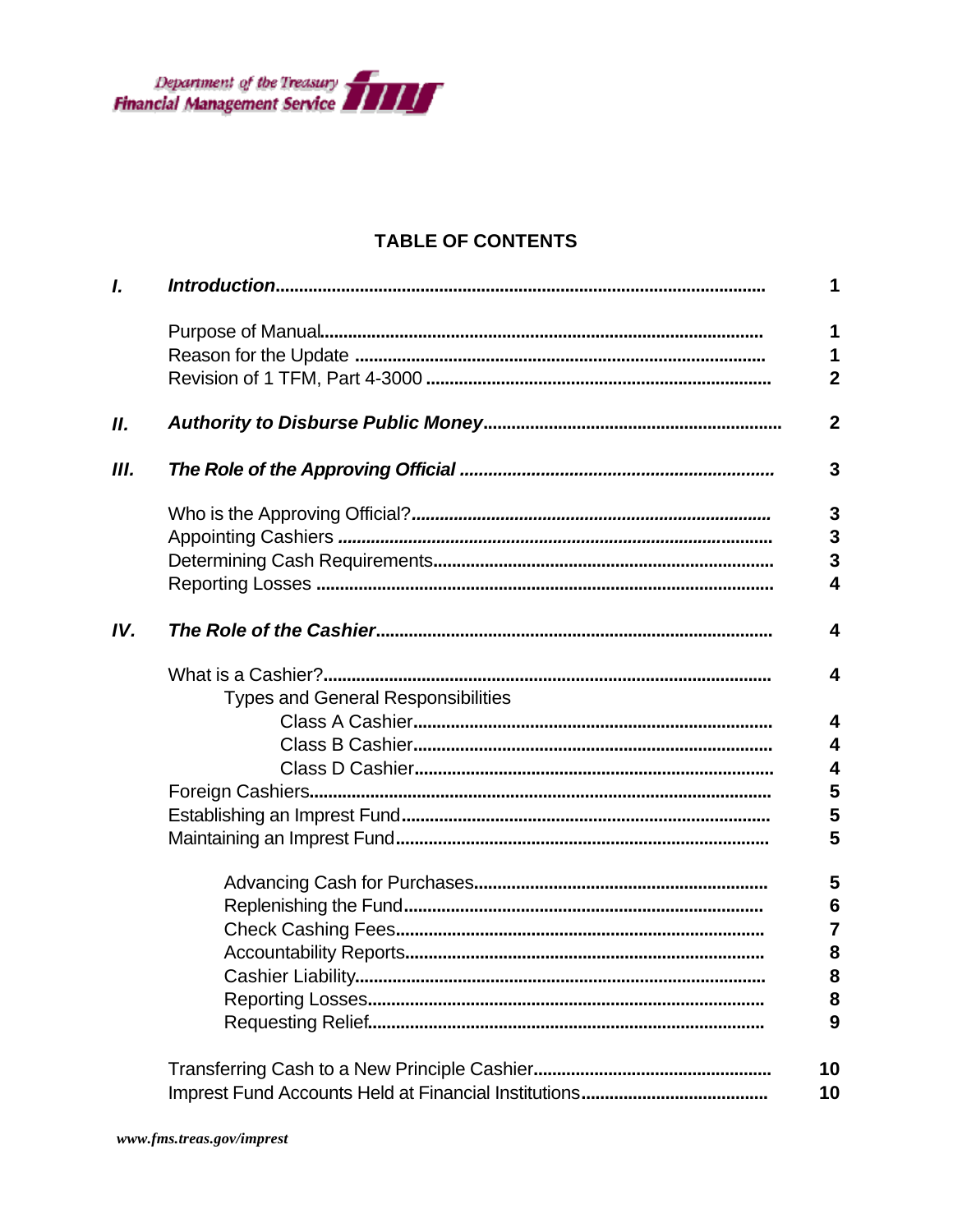

|     | 11 |
|-----|----|
|     | 11 |
| V.  | 12 |
|     | 12 |
|     | 12 |
| VI. | 13 |
|     | 13 |
|     | 14 |
|     | 14 |
|     | 15 |
|     | 16 |
|     | 16 |
|     | 18 |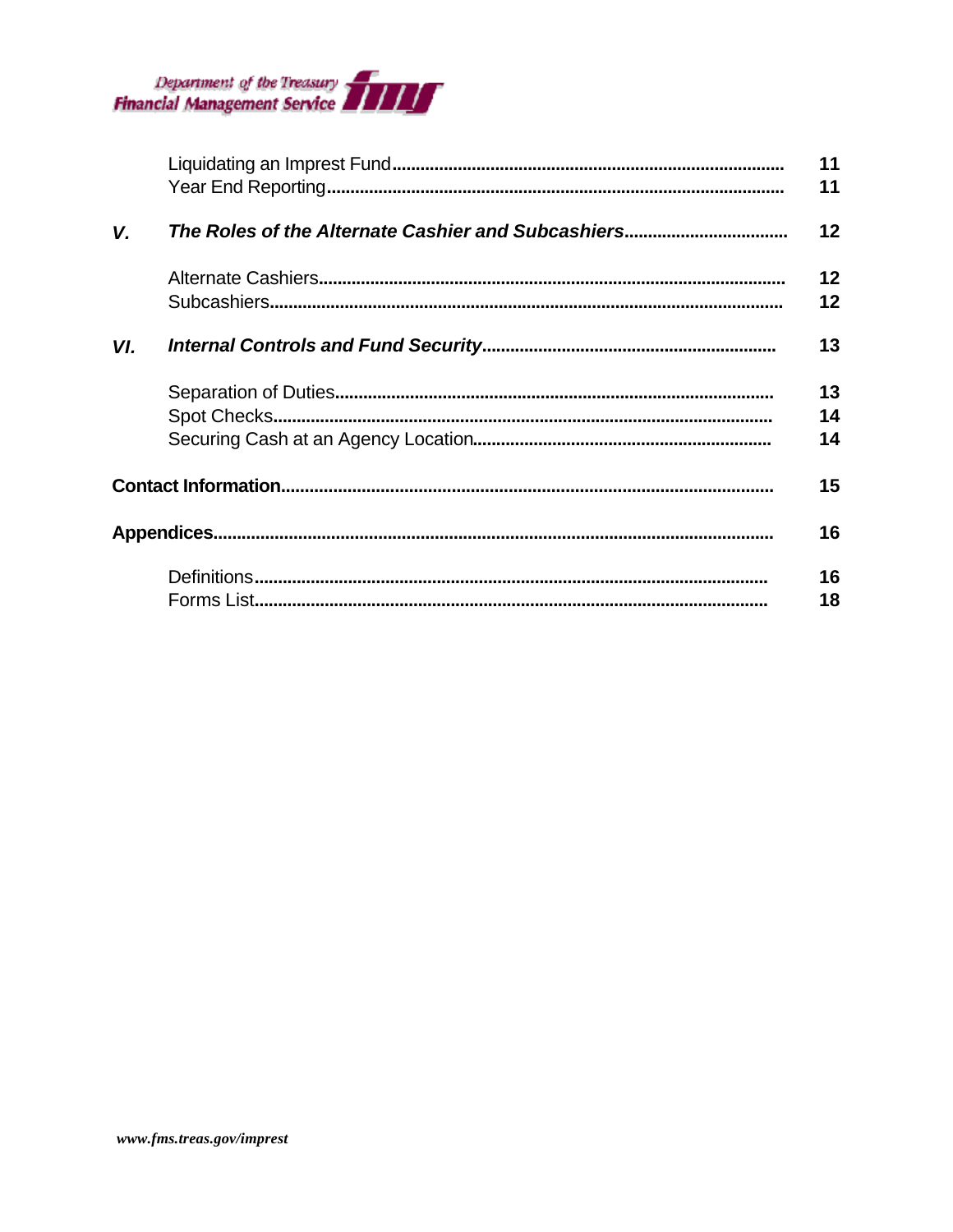# **I. INTRODUCTION**

# *PURPOSE*

This updated Cashiers Manual is intended to be used by cashiers--and officials designated to appoint cashiers (approving officials )--seeking procedural guidance for operating imprest funds. Federal agencies should issue internal policies and procedures consistent with the principles of this guide and Government Accounting Office Standards governing internal controls for the safekeeping of assets, including separation of duties, monitoring and other activities.

The Manual is effective for imprest funds which are allowed to operate until October 1, 2001 when Federal agencies are required to eliminate imprest funds in accordance with the Imprest Fund Policy Directive, issued on the imprest fund website at www.fms.treas.gov/imprest, on November 9, 1999. The Manual will remain effective beyond that time for all imprest funds which operate under a waiver from the requirements of the Policy Directive.

# *REASONS FOR THE UPDATE*

The Federal government is increasingly relying on electronic payment mechanisms to streamline the payment process and reduce administrative and transaction costs. Legislation requiring the Federal government to make payments electronically has spurred the use of electronic alternatives to cash, particularly government purchase cards and, increasingly, debit cards, to eliminate cash payments from imprest funds. Many forms of payments historically made by cash have been converted to Direct Deposit to an individual's bank account, including travel advances and travel reimbursement. This changing payment environment has resulted in the formulation of new policy requiring, with some exceptions, that agencies eliminate their imprest funds.

On November 9, 1999, the Financial Management Service published the Imprest Fund Policy Directive (Policy Directive) and other supporting documentation on the Internet at www.fms.treas.gov/imprest. The Policy Directive requires that all Federal agencies eliminate agency use of imprest funds by October 1, 2001, except where waived.

The Policy Directive was issued based on the recommendations of the National Performance Review, Report on the Elimination of Imprest Funds in the Federal Government Through the Use of Electronic Commerce, January 1996 (Report), as well as the requirements of the Debt Collection Improvement Act of 1996, and the implementing regulation at 31 CFR Part 208, Management of Federal Agency Disbursements; Final Rule(Treasury EFT Rule).

The National Performance Review Report concluded that due to advances in electronic technology, most imprest funds in the Federal Government could be closed and in doing so would save the government millions of dollars in operating costs by increasing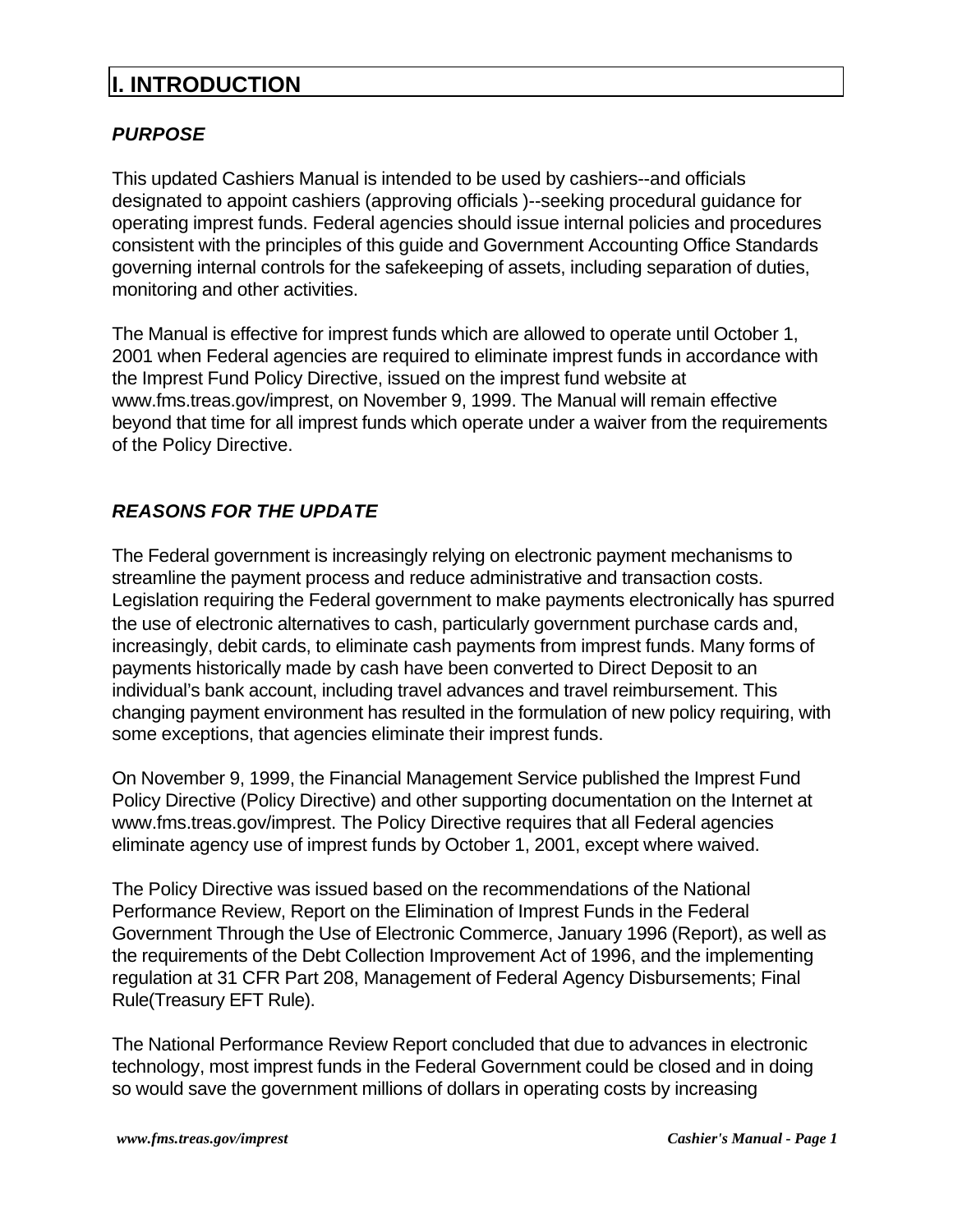operational efficiency and reducing the amount of funds held outside the Treasury. The Report concluded that it is feasible and appropriate for Federal government agencies to replace their imprest funds with a form of electronic funds transfer (EFT) or third party drafts.

Shortly after the Report was issued, Congress passed the Debt Collection Improvement Act of 1996 (DCIA), which requires that, subject to the authority of the Secretary of the Treasury to grant waivers, most Federal payments made after January 1, 1999, be made by EFT. In 1998, the Financial Management Service implemented the provisions of the DCIA by publishing the Treasury EFT Rule.

In accordance with the Presidential Memorandum on Plain Language issued June 1, 1998, the Cashiers Manual has been rewritten and reorganized in order to make it easier to reference.

# *REVISION OF 1 TFM, PART 4-3000*

This Cashiers Manual contains procedural guidance on the operation of imprest funds, including guidance once contained in the Treasury Financial Manual (TFM), I TFM Part 4, Chapter 3000, Imprest Fund Cash Held at Personal Risk by Disbursing Officers and Cashiers. The manual has been updated to reflect other changes that have taken place since the manual was last updated in June 1993. For example, the old manual makes reference to the submission of payment vouchers using optical character readers. This technology is no longer used by Treasury and reference to it has been deleted.

# **II. AUTHORITY TO DISBURSE PUBLIC MONEY**

Imprest fund cashiers are allowed to disburse public money under the authority of 31 U.S.C. 3321, "Disbursing Authority in the Executive Branch," which provides that –

> "…only officers and employees of the Department of the Treasury designated by the Secretary of the Treasury as disbursing officials may disburse public money available for expenditure by an executive agency."

For reasons of economy and efficiency, it was also provided that -

"The Secretary [of the Treasury] may delegate the authority to disburse public money to officers and employees of other executive agencies."

Treasury's Chief Disbursing Officer has delegated the authority to disburse public money to Federal agency heads or their designees, for purposes of imprest fund management.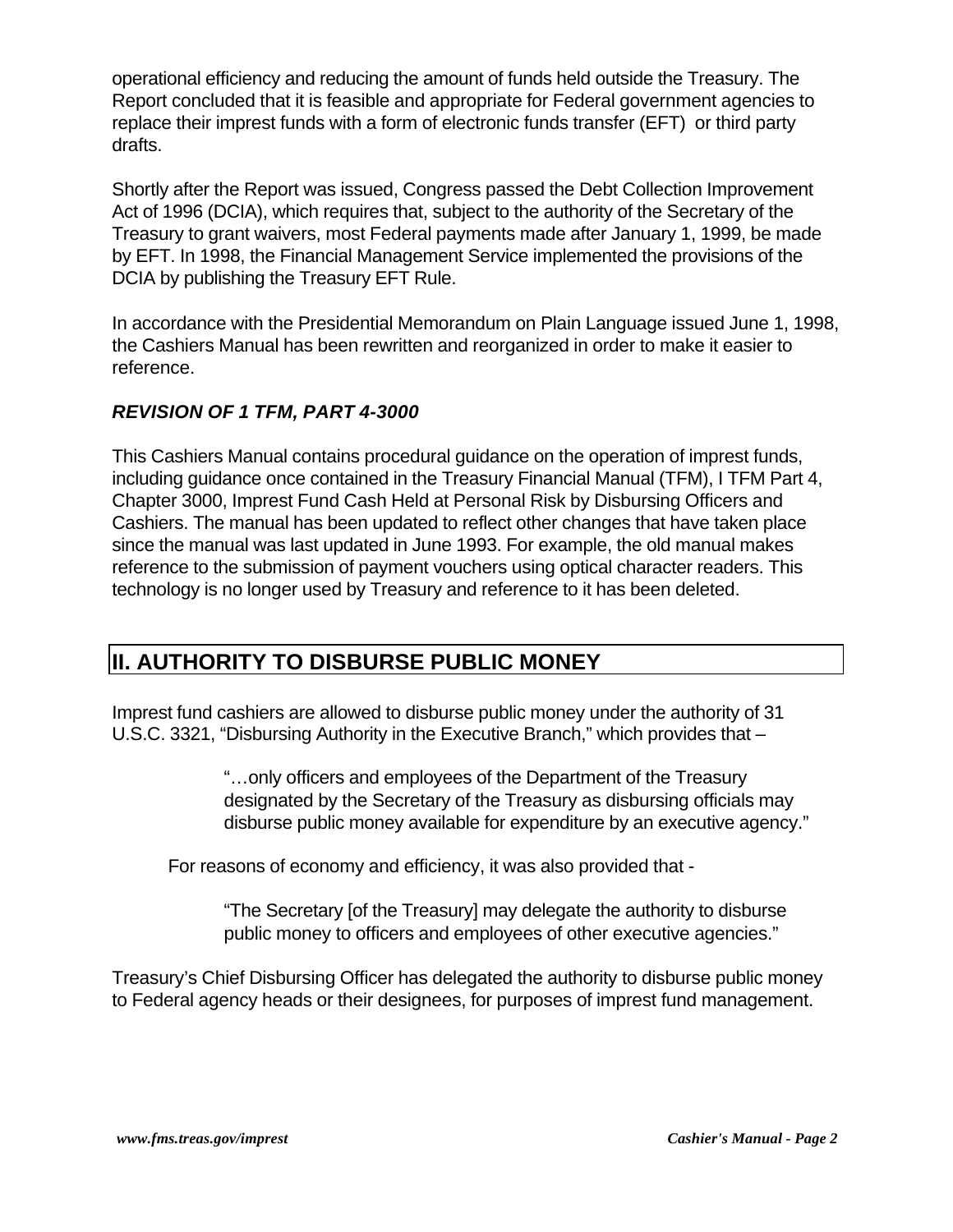# **III. THE ROLE OF THE APPROVING OFFICIAL**

# *WHO IS THE APPROVING OFFICIAL?*

All agency heads or designees have the authority to delegate cashier appointment and revocation responsibility to an individually named approving official within the agency without the approval of the Financial Management Service (FMS). These individuals are typically fianance or accounting officials.

# **HOW ARE APPROVING OFFICIALS SELECTED?**

Approving officials are selected by Federal agency heads or their designees by completing FMS Form 2958, Delegation of Authority. Approving officials are not permitted to redelegate their authority. FMS recommends that Federal agency heads and their designees be guided by the Federal Managers' Financial Integrity Act (FMFIA) when designating approving officials.

FMS reserves the right to review delegations periodically and reserves the right to revoke this authority if it is deemed that there is any misuse or abuse by Federal agency approving officials

# *APPOINTING CASHIERS*

# **HOW DO I APPOINT A CASHIER?**

As an approving official, you appoint a cashier by completing OF 211, Request for Change or Establishment of Imprest Fund (Request for Change form), or a comparable agency approved form. Cashiers must be employees of your agency. The Request for Change form no longer requires the signature of the servicing FMS Regional Financial Center.

# *DETERMINING CASH REQUIREMENTS*

# **HOW DOES AN APPROVING OFFICIAL DETERMINE CASH REQUIREMENTS?**

As an approving official, you should review cash requirements based on actual usage at least every 6 months. The review may consist of analysis of the types of payments the fund is used for and the frequency of those payments. A cash review may reveal, for example, that because of a reduction in a certain type of cash payment, the funds are disbursed for that payment less often, which may indicate a need to reduce the fund balance. Analysis of cash requirements should also consider to what extent cash payments may be converted to EFT.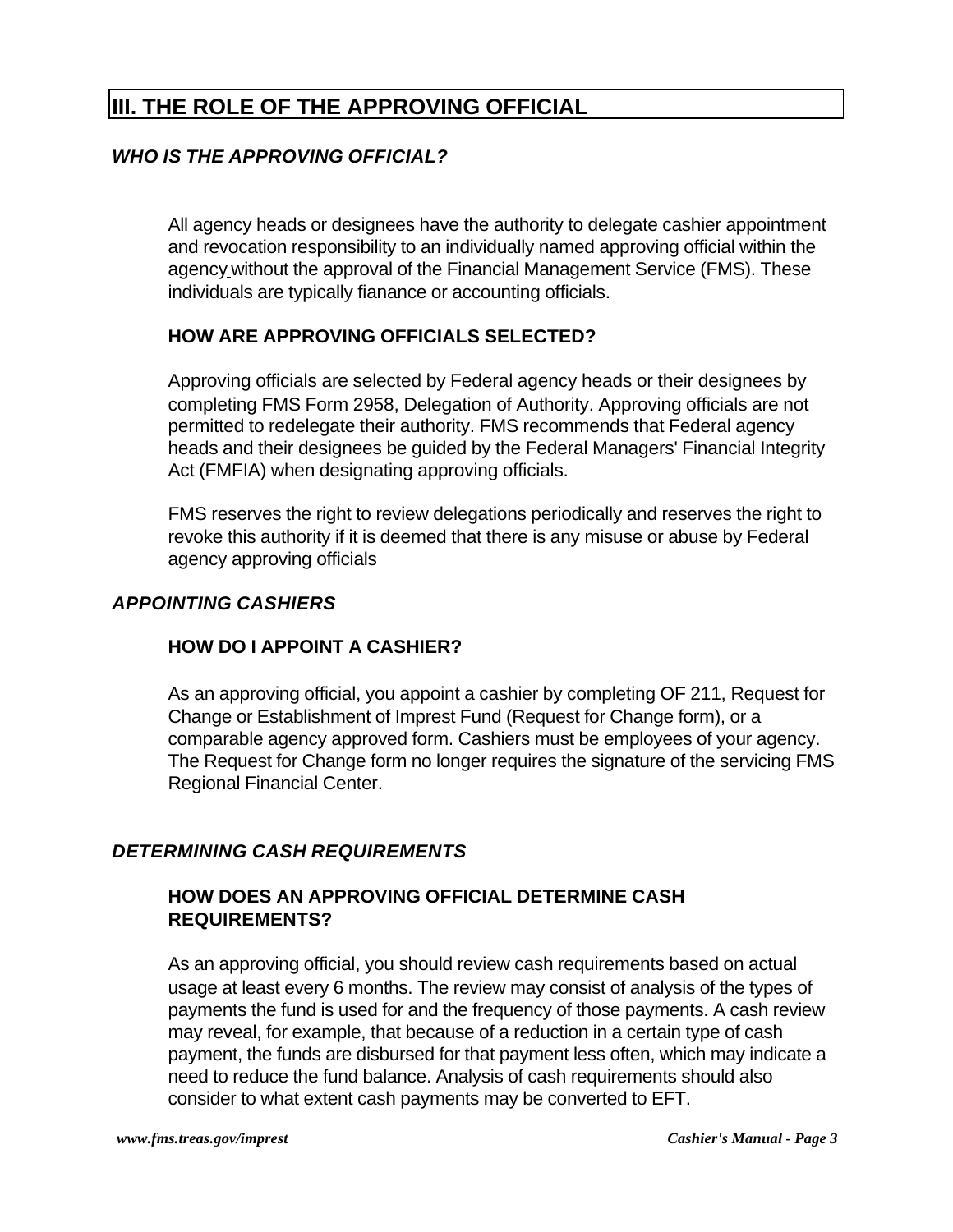# *REPORTING LOSSES*

## **HOW DO I REPORT A LOSS**

As an approving official, you should submit a written report to the finance office detailing your knowledge of any reportable loss after you receive a copy of the cashier's report indicating the loss. Depending on the amount of the loss, the agency inspector general's office should also be notified of the loss. See Section IV, Role of the Cashier for more information about requesting relief from liability for losses.

# **HOW DO I ACCOUNT FOR LOSSES**

You should remove losses from the "Cash Held Outside Treasury" appropriation account and charge any losses to the Federal agency general appropriation. An accounts receivable should be simultaneously set-up for the amount of the loss. See your agency's accounting office for more information about accounting for losses on financial statements.

# **IV. THE ROLE OF THE CASHIER**

## *WHAT IS A CASHIER?*

A cashier is an officer or employee of the Federal government who is 1) designated as a cashier by an approving official, and is 2) authorized to disburse cash or carryout other cash operations. There are three types of cashiers:

## **CLASS A CASHIER**

A Class A Cashier is a cashier who is authorized to make disbursements but may not advance an imprest fund to another cashier, except to an alternate cashier.

#### **CLASS B CASHIER**

A Class B Cashier is a cashier who is authorized to make disbursements and may also advance funds to an alternate cashier or subcashier.

## **CLASS D CASHIER**

A Class D Cashier is designated solely for change-making purposes.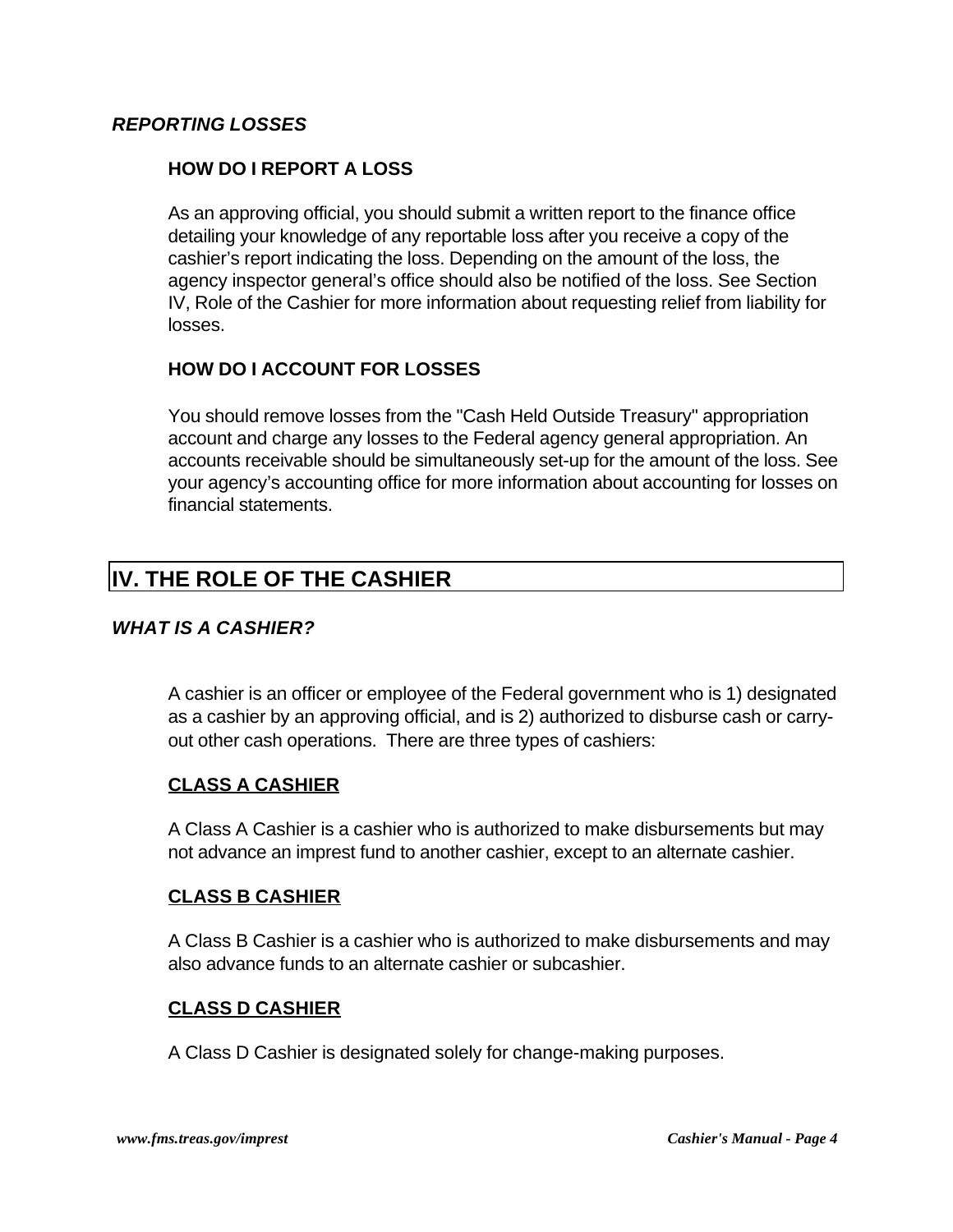# *FOREIGN CASHIERS*

Cashiers operating overseas should follow the guidance of Volume 4 of the Foreign Affairs Manual and cashier handbooks published by their servicing disbursing officers.

## **WHAT ARE MY RESPONSIBILITIES AS AN IMPREST FUND CASHIER?**

As a cashier, you are responsible for keeping all funds safe and separate from other funds. You should not comingle your own money, or any other money, with the Government's funds. Also, as a cashier, you should not, at any time and for any length of time, loan cash from imprest funds; use the funds for your own purposes or benefit; or deposit public money in financial institutions, unless you are authorized to do so.

# *ESTABLISHING AN IMPREST FUND*

## **HOW IS AN IMPREST FUND ESTABLISHED?**

Imprest Funds are established by completing the Request for Change form. This form will also serve to designate the cashier responsible for the fund and the amount of the fund.

## **HOW ARE ADVANCES MADE?**

For funds not held in a financial institution, advances may be made by check which may be cashed at a financial institution. Advances to an imprest fund held in a financial institution should be made by EFT through the Automated Clearning House. Same-day EFT payments via Fedwire are also acceptable, however agencies should weigh the benefit of the same-day deposit of funds against the cost of the Fedwire transaction.

## *MAINTAINING AN IMPREST FUND*

# **ADVANCING CASH FOR PURCHASES**

## **WHEN SHOULD AN AGENCY MAKE AN IMPREST FUND PAYMENT?**

You may make payments from an imprest fund subject to the requirements of the Imprest Fund Policy Directive. The Imprest Fund Policy Directive requires agencies to eliminate imprest funds by October 1, 2001. The Policy Directive is available at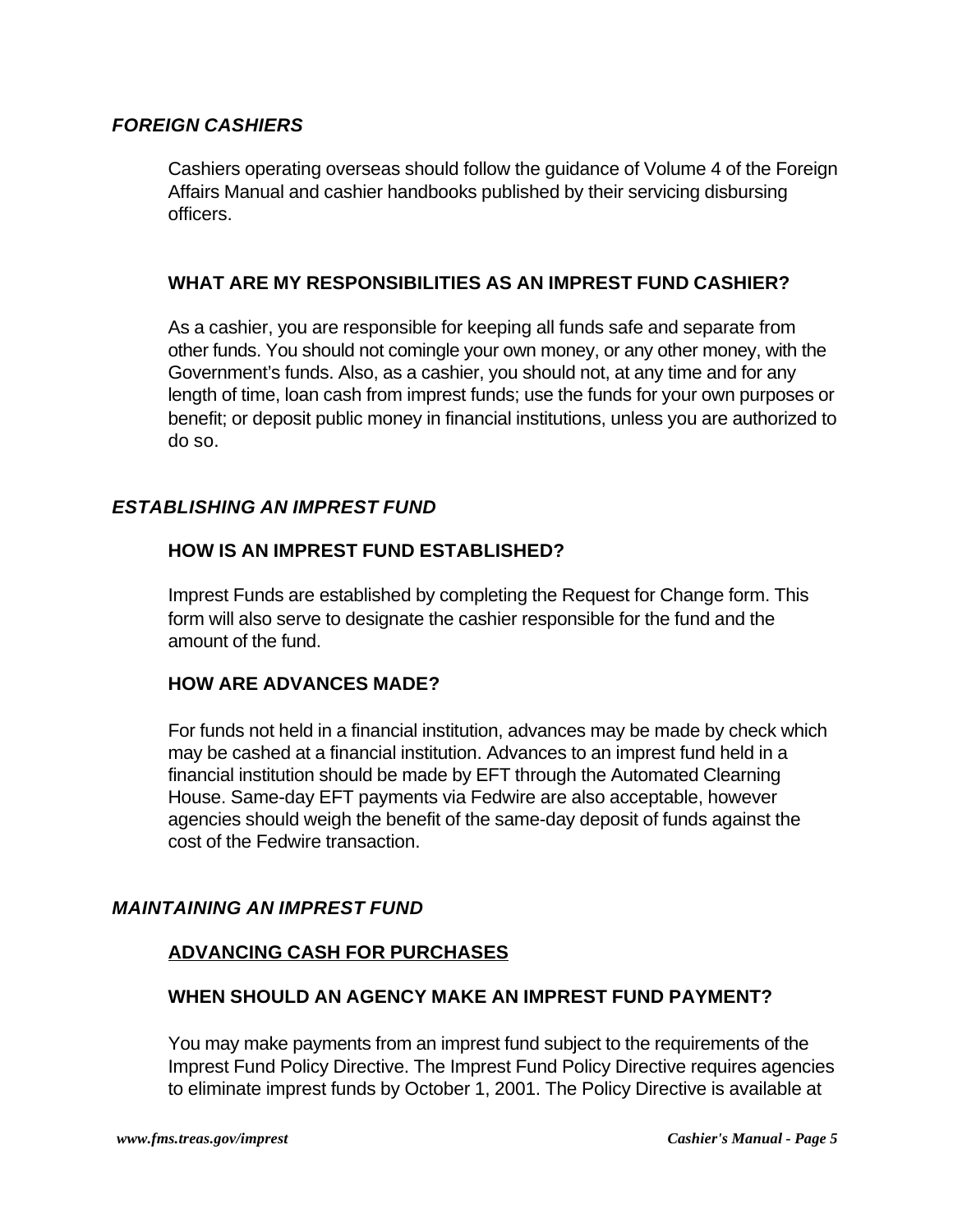www.fms.treas.gov/imprest/policy.html or by calling the Cash Management Policy and Planning Division at (202) 874-6590.

# **WHAT DOCUMENTATION IS REQUIRED TO SUPPORT EACH DISBURSEMENT?**

Each disbursement you make should be supported by at least one of the following:

- S a form SF 1164, Claim for Reimbursement for Expenditures on Official Business or comparable agency approved form;
- S a paid receipt;
- S an original bill;
- S a sales slip;
- S a cash register ticket, an invoice, a form SF 1165, Receipt for Cash-Subvoucher (Subvoucher) or comparable agency approved form, or an equivalent receipt form that itemizes supplies or services purchased and their amounts. Signed cash receipts are not required.

# **WHAT SHOULD I DO WITH SUPPORTING DOCUMENTS/SUBVOUCHERS?**

Keep all documents that support cash payments because they become subvouchers to the account. You should serially number each of these subvouchers in the order of payment. You should stamp all subvouchers, invoices, or receipts and their copies "paid" immediately upon payment. Also, keep the number of copies of subvouchers, invoices, and receipts to a minimum to avoid making duplicate payments. For general information on document management, please refer to the General Records Schedule 6, "Accountable Officers' Accounts Records," which is available at the National Archives and Records Administration website at www.nara.gov.

# **REPLENISHING THE FUND**

## **HOW DO REPLENISH THE FUND?**

Imprest funds should be replenished by submitting an OF 1129, Cashier Reimbursement Voucher and/or Accountability Report (Reimbursement Voucher) to your agency's finance office for payment.

## **WHEN SHOULD I SUBMIT A REIMBURSEMENT VOUCHER?**

A Reimbursement Voucher should be submitted as often as needed to maintain the fund at operating levels. However, you should replenish the fund at least once a month if any transactions took place. If there were no transactions during a month, you don't need to submit a Reimbursement Voucher. At the end of each fiscal year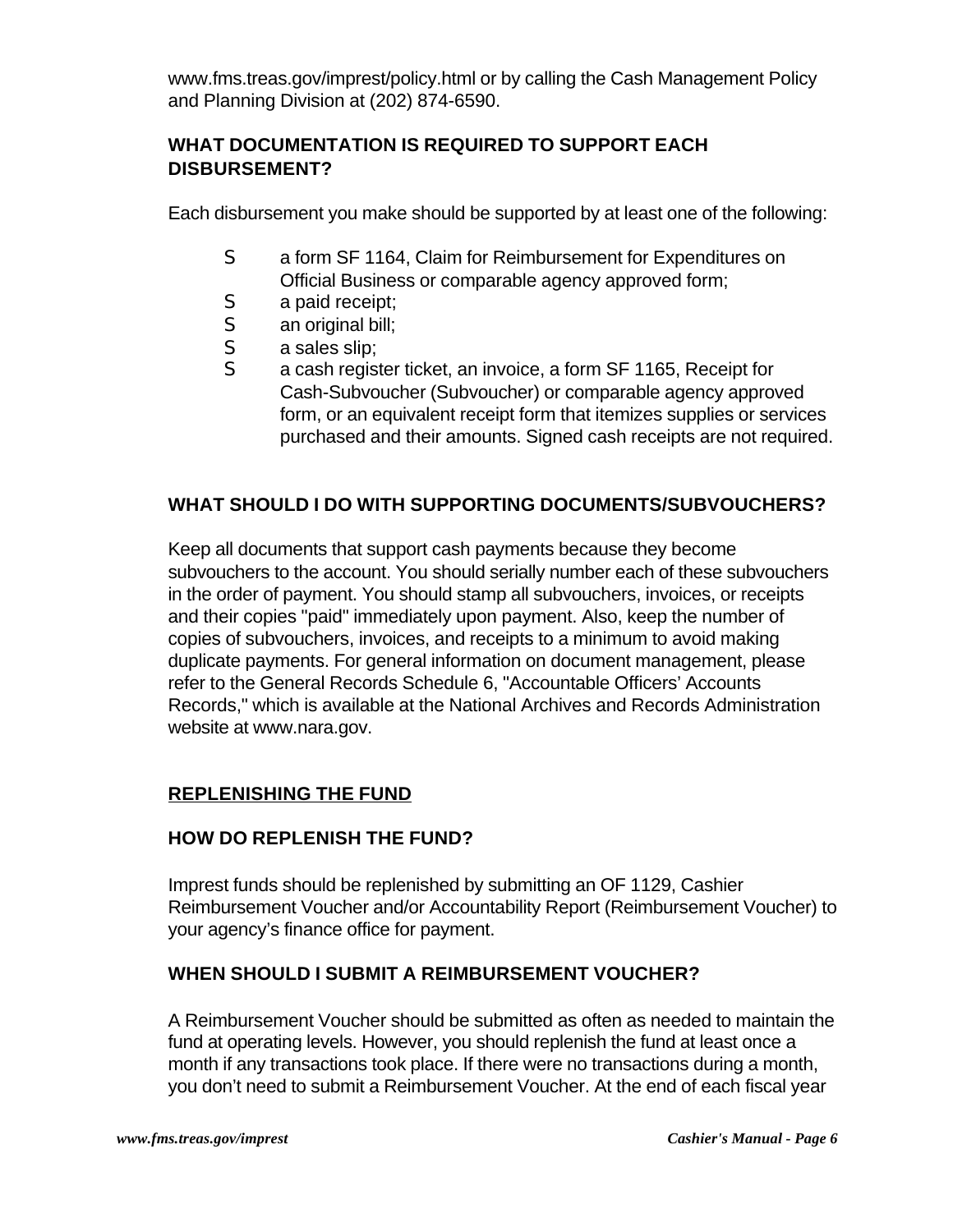(September 30), you should submit a Reimbursement Voucher if there are disbursements that have not yet been reimbursed.

# **WHAT STEPS SHOULD I FOLLOW IN SUBMITTING A "REIMBURSEMENT VOUCHER"?**

Following are suggested guidelines for submitting a "Reimbursement Voucher":

- 1. After you make a payment you should retain an original copy of the subvoucher (any document verifying the cash payment) and stamp or mark each subvoucher "paid." You should also number each subvoucher, starting at one, at the beginning of each fiscal year.
- 2. When you submit a "Reimbursement Voucher," collect the subvouchers for that month (or since the last replenishment) and attach them to a "Reimbursement Voucher." You should attach any adding machine tape, computer spreadsheets, or another electronic list of the amount of the replenishment.
- 3. You should keep a copy of the "Reimbursement Voucher" and send the original, along with the subvouchers and additional documentation, to your finance office. The finance office will certify the voucher and reimburse the fund.

# **CHECK CASHING FEES**

## **WHEN MAY I PAY FEES FROM AN IMPREST FUND?**

If local financial institutions require you to pay a fee to cash a reimbursement check and no other free or less expensive options are available, you may pay the fee from an imprest fund. Any fees should be reasonable and customary for the area and are the responsibility of your agency.

# **HOW DO I PAY FEES FROM AN IMPREST FUND?**

Prepare a receipt on the subvoucher indicating the amount and purpose of the disbursement.

# **WHAT DOCUMENTATION IS NECESSARY FOR PAYING FEES?**

Your agency should require that a Reimbursement Voucher be submitted prior to being reimbursed for check cashing fees. You should list the amount of the fee separately under the "Status of Fund" block, and insert "check-cashing fees paid" in the legend.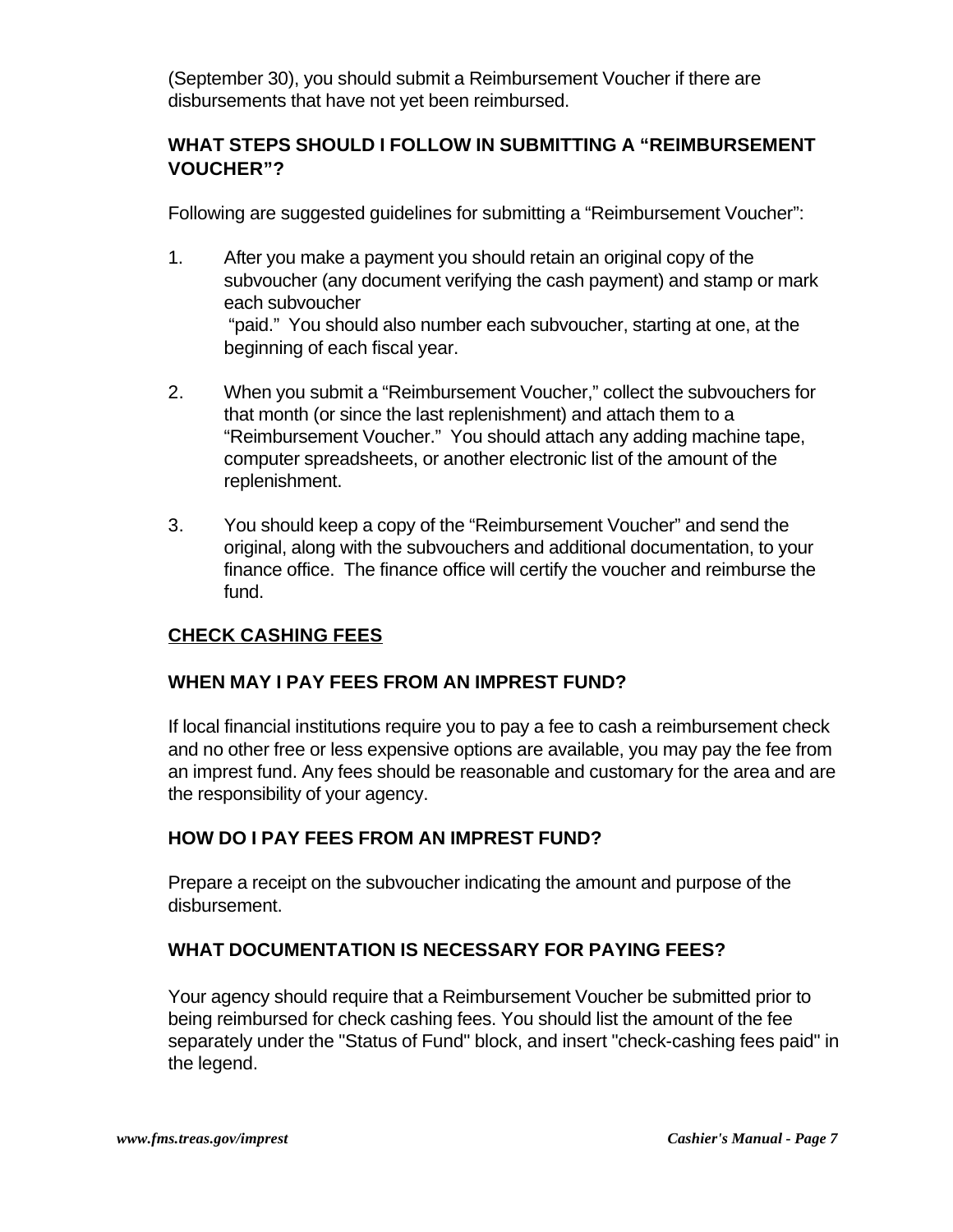# **ACCOUNTABILITY REPORTS**

# **WHAT IS AN "ACCOUNTABILITY REPORT"?**

An Accountability Report is an reconciliation document used for verifying the status of an imprest fund at any given time. You should submit accountability reports at least one designated day each month with an accounting of cash on hand and any unpaid vouchers, receipts, and other information which indicate the status of the fund. Reports should be submitted more frequently as needed to indicate a change in the amount of the imprest fund or to indicate a change of cashiers. Class A and B cashiers may use Optional Form 1129, Cashier Reimbursement Voucher and/or Accountability Report, or agencies may use their own form. Class D cashiers may use SF 1652, Division of Disbursement Form: Statement of Advance funds for Changemaking Purposes to account for changemaking funds.

# **CASHIER LIABILITY**

## **WHEN IS A CASHIER LIABLE?**

As a cashier, you are liable for all funds advanced to you from the time you receive the funds until an acceptable and correct accounting is made and/or your designation as a cashier has been revoked or transferred.

## **REPORTING LOSSES**

## **HOW SHOULD I REPORT IMPREST FUND SHORTAGES?**

You should verbally report shortages to your supervisor immediately. Your verbal report should be followed by a written report within 3 business days which should be submitted to your supervisor. Your supervisor is then responsible for a written follow-up report to the finance office.

Both your oral and written reports should disclose all irregularities. In addition to irregularities, your report should state whether all agency-prescribed procedures and requirements were followed. If prescribed procedures and requirements were not followed, a detailed explanation should be given as to why the procedures were not followed. Also, your report should include any recommendations that you consider necessary to strengthen administrative control over the fund or that should prevent a recurrence of the irregularity or deficiency.

Where appropriate, losses should be reported to local law enforcement. If an agency initially determines that source of the loss was due to a cashier's impropriety, then the agency should impound and audit the funds. After the audit, the fund should be transferred to a new or alternate cashier.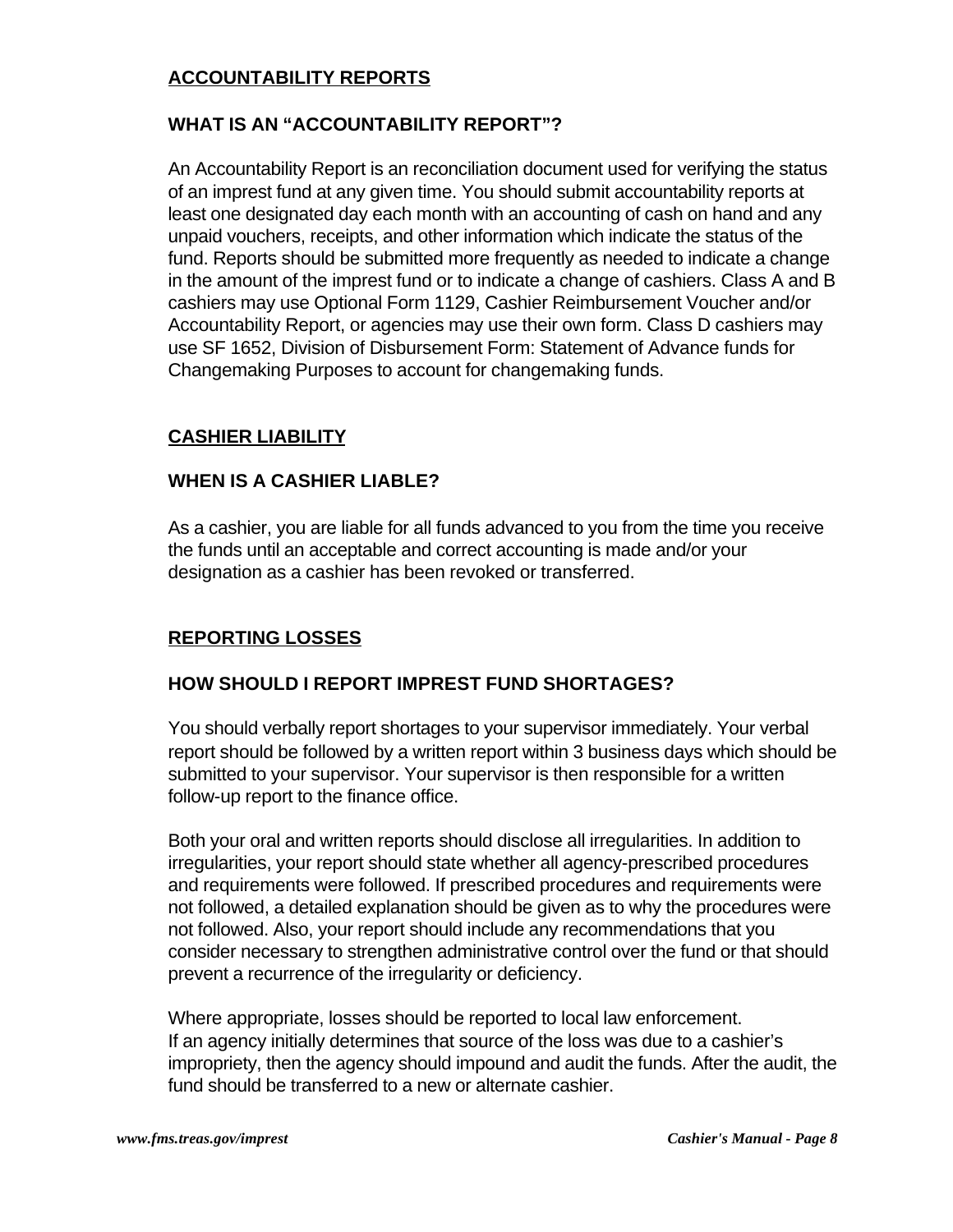#### **REQUESTING RELIEF**

#### **WHAT IS GRANTING RELIEF?**

Granting relief means relieving an approving official, cashier, or other individual from liability for an imprest fund loss. A Federal agency may grant an approving official or other individual relief if the agency determines that the approving official is not responsible for the loss of funds. As an approving or certifying official, you may be relieved of liability if the approval and certification of a payment was based on official records and the official did not know, and by reasonable diligence and inquiry could not have discovered the correct information; or the obligation was incurred in good faith; no law specifically prohibited the payment; and the United States Government received value for the payment. (See 31 USC 3527, General Authority to Relieve Accountable Officials and Agents from Liability, and 31 USC 3528, Responsibilities and Relief from Liability of Certifying Officials.)

#### **HOW DO I REQUEST RELIEF?**

You request relief by submitting a signed statement requesting relief and detailing the circumstances of the loss to your supervisor. Generally, relief may be granted by the agency for losses under \$3,000.

For individuals seeking relief from liability for losses over \$3,000, those individuals should obtain the advise of their component General Counsel's office or the Department of Justice, Justice Management Division if the there is no component General Counsel's office. This is a change from the previous cashiers manual which indicated that relief for amounts over \$3,000 must be referred to the General Accounting Office (GAO) for relief. However, in a Department of Justice order dated November 15, 1995, the Attorney General concluded that the statutory authority of the GAO to grant relief is unconstitutional because the GAO, as an agent of Congress, may not issue decisions that are binding on Executive branch agencies.

## **HOW ARE FUNDS RESTORED IF I AM NOT FOUND LIABLE?**

If your agency determines that you are not liable for the loss, a cashier may prepare a Reimbursement Voucher request reimbursement to the fund in the amount of the loss.

## **HOW DO I PAY BACK LOST FUNDS IF I AM FOUND LIABLE?**

If your agency determines that you are liable for the loss of funds, you should replace the funds with cash. If your agency has already restored the lost amount, you should reimburse your agency's finance office. The finance office should then use a Deposit Ticket or comparable agency approved form to credit the amount to the agency's 8-digit Account Location Code number.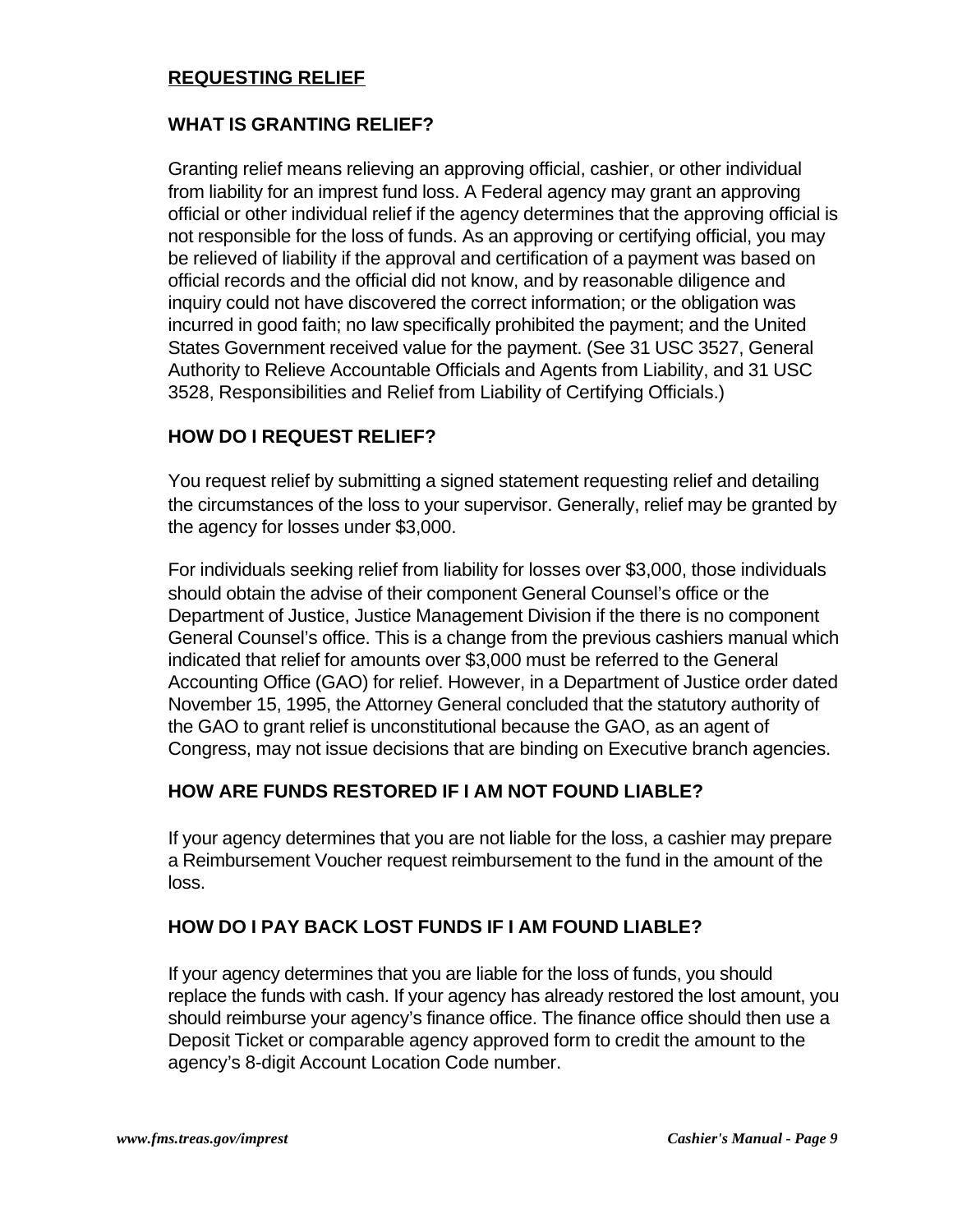## *TRANSFERRING CASH TO ANOTHER CASHIER*

# **HOW DO I TRANSFER FUNDS TO THE NEW CASHIER?**

As the outgoing principal cashier, indicate the transfer of uncashed advances, reimbursement checks, and cash to the incoming principal cashier by completing a "Reimbursement Voucher and/or Accountability Report." In the certification section of the form, you should also add "and has been transferred to (name of the incoming cashier) as of (the date)." Incoming cashiers acknowledge the receipt of funds by inserting into the certification section "Except as noted above, I hereby accept accountability for this imprest fund of \$(amount) (signature of incoming cashier)."

A form SF 1166, Voucher and Schedule of Payments (Payment Voucher) or comparable agency approved form is then prepared by the agency finance office for reimbursement. The voucher should show as the payee the name of the incoming cashier indicated on the Request for Change form.

# **WHAT PROCEDURES SHOULD BE USED TO COUNT AND VERIFY THE FUND?**

Both the incoming and outgoing cashiers (in the presence of two disinterested witnesses) should count the fund to verify any discrepancies. All four participants should sign a receipt as evidence of the amount and transaction.

# *IMPREST FUND ACCOUNTS AT FINANCIAL INSTITUTIONS*

# **MAY A DEPOSITARY ACCOUNT BE ESTABLISHED ON BEHALF OF MY AGENCY?**

Agencies may establish accounts at a depositary institution when placement of imprest funds into an account is in the best interests of the agency. Agencies may consider opening an account to avoid check cashing fees, to safeguard funds, or to increase security for cash disbursements required for a law enforcement activity. Depositary accounts used to deposit imprest funds should only be used for cash withdrawals. Cashiers are not permitted to issue commercial checks payable to either employees or vendors unless granted specific authority to do so by FMS or by statute. Accounts may not have overdraft protection.

## **HOW SHOULD DEPOSITS BE MADE TO THE ACCOUNT?**

All deposits to the accounts should be made via electronic funds transfer through the ACH or through Fedwire, as appropriate. Replenishments should not be deposited to the account until the funds are needed.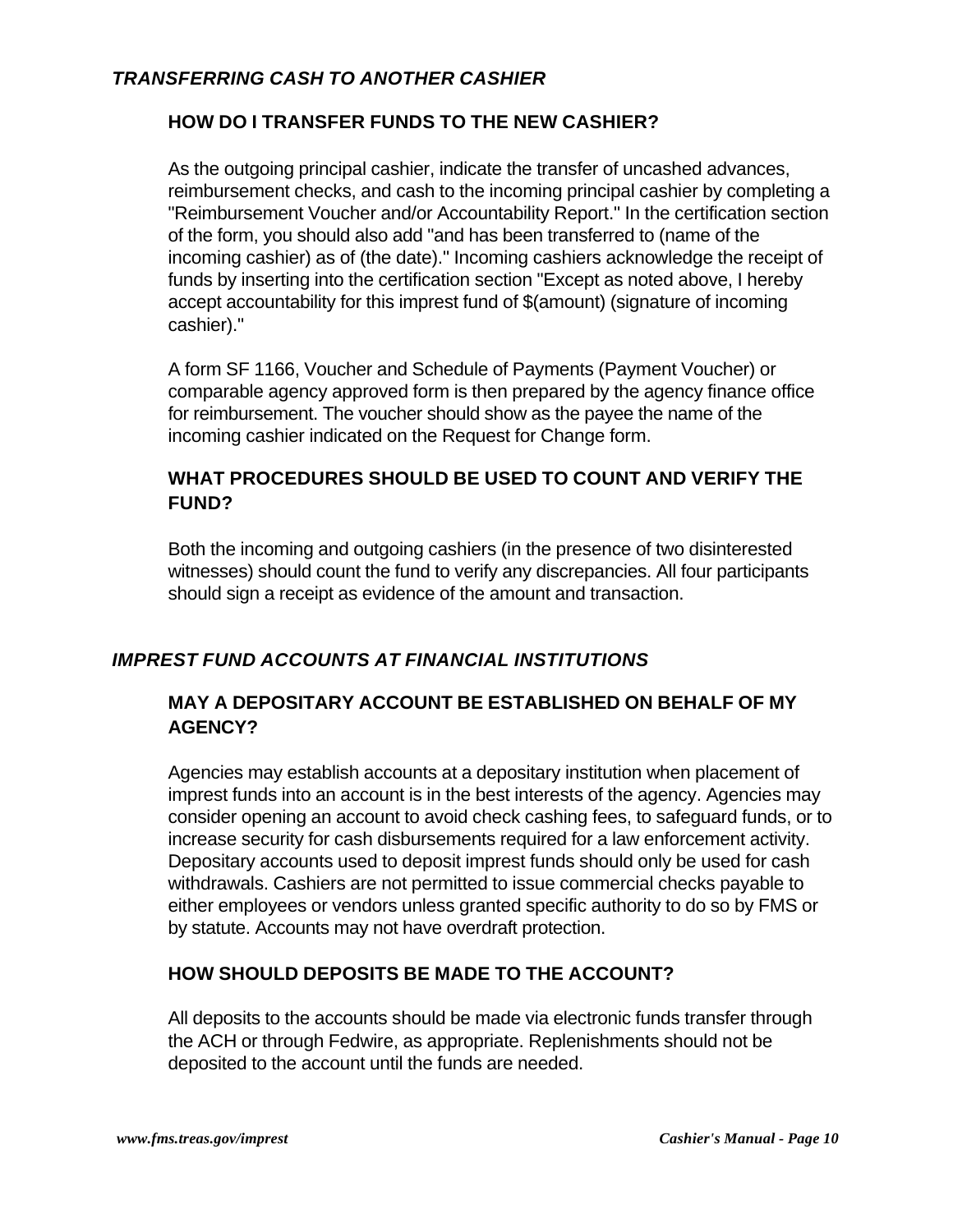# **MAY AN ACCOUNT BE INTEREST BEARING?**

An account may be interest bearing, however any interest earned from the account should be deposited to the Treasury's general fund. Interest earned cannot be used to supplement Federal agency appropriations nor offset service charges or other fees charged to the account.

## **WHERE MAY I ESTABLISH A DEPOSITARY ACCOUNT?**

Depositary accounts should only be established with a Federally insured financial institution. Each financial institution maintaining an imprest fund account should meet the eligibility requirements contained in 31 CFR Part 202, Depositaries and Financial Agents of the Government. The agency's name should be in the account title.

# **WHAT ARE THE OPENING AND OPERATING REQUIREMENTS OF A DEPOSITARY ACCOUNT?**

When a depositary account is opened, the head of your agency or designee should submit a letter to the financial institution authorizing you, the cashier, to withdraw funds. The letter should also designate an alternate individual authorized to withdraw funds in case of emergency or impropriety. Appropriate signature cards obtained from the financial institution should accompany the letter. Cashiers should also submit monthly reconciliations to the appropriate office a form SF 1149, Statement of Designated Depositary Account form or comparable agency approved form, together with an Accountability Report.

## *LIQUIDATING AN IMPREST FUND*

## **HOW DO I LIQUIDATE AN IMPREST FUND?**

You may liquidate an imprest fund by returning cash or uncashed checks to your agency's financial office with a deposit ticket. This change should be indicated on an accountability report or other agency report used to document changes to the imprest fund. For reporting purposes, the "(41)" account symbol should be used.

## *YEAR-END REPORTING*

You should report the status of the fund in accordance with your agency's accounting procedures and information requirement of the FMS Form 2108, Year-End Closing Statement.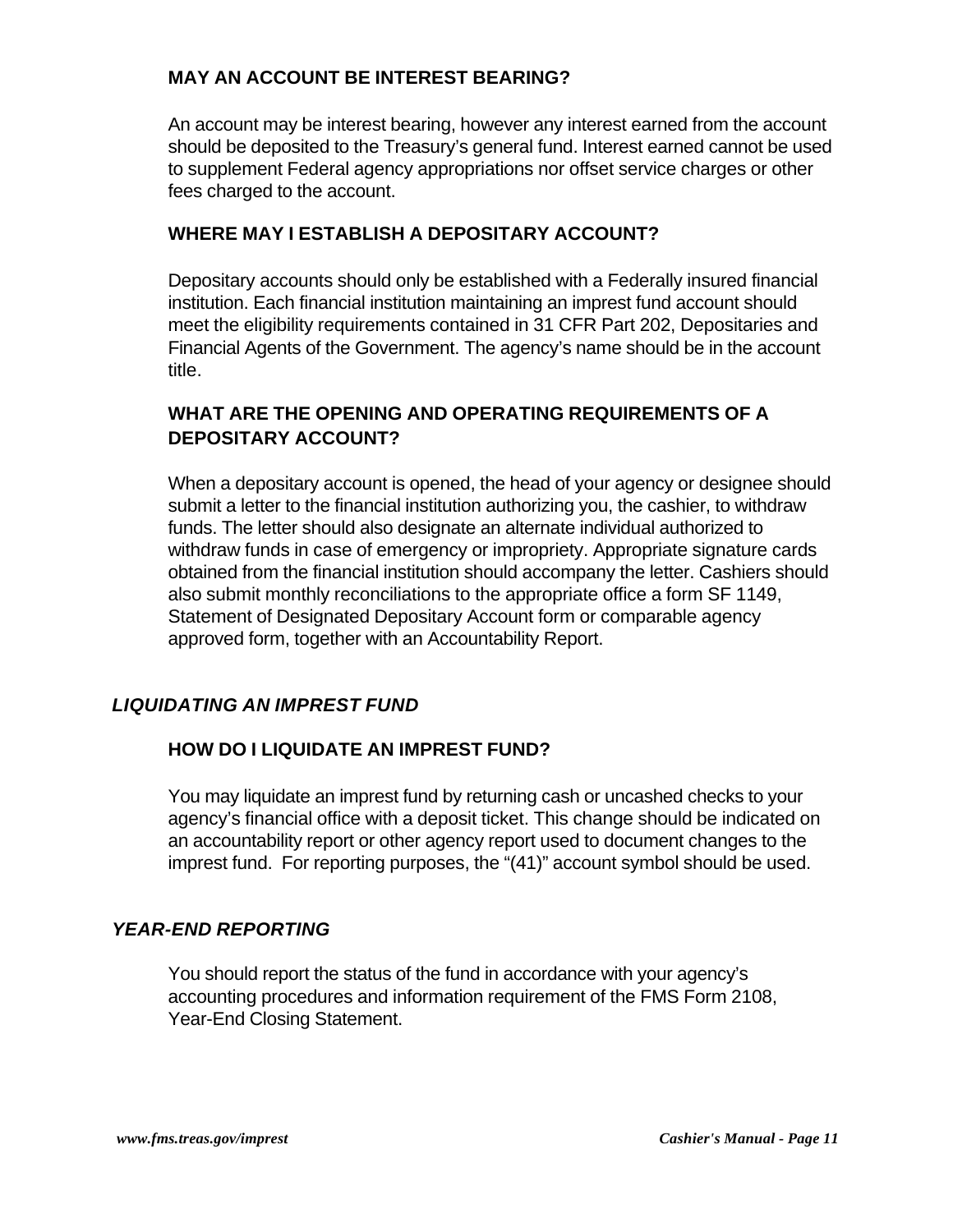# **V. THE ROLES OF THE ALTERNATE CASHIER AND SUBCASHIER**

# *ALTERNATE CASHIERS*

#### **WHEN SHOULD I ADVANCE FUNDS TO AN ALTERNATE?**

You should only advance funds to an alternate to cover normal operating needs. Advances should only be made to permit uninterrupted disbursing service during short absences of the cashier, or when the volume of work requires the services of the alternate.

#### **HOW DO I ACCOUNT FOR FUNDS ADVANCED TO AN ALTERNATE?**

Alternates should sign a subvoucher for the amount of the advance. You should retain this receipt to account for the full amount of the fund. The alternate's paid vouchers and outstanding cash should equal the amount of the subvoucher issued.

#### **HOW IS AN ALTERNATE'S FUND REPLENISHED?**

An alternate's advance should be replenished for the amount of the paid receipts. If an alternate continues in a disbursement role, then the alternate should return all paid vouchers to the advancing official at the end of each business day.

Alternates should not submit a "Reimbursement Voucher and/or Accountability Report" for paid vouchers unless an official transfer of funds has been completed. When an alternate's role discontinues, then a full accounting of cash and paid vouchers should be made.

## **HOW ARE FUNDS ADVANCED WHEN A CASHIER IS ABSENT?**

If a cashier is absent and a replenishment is required to maintain the imprest fund, then an advance should be made in an alternate's name. The amount of the advance should equal the amount needed to carry out normal disbursing activities. When the primary cashier returns to work, the alternate should return all paid vouchers to the fund and reduce the advance to the original amount.

#### *SUBCASHIERS*

#### **WHEN SHOULD I ADVANCE FUNDS TO A SUBCASHIER?**

Class B cashiers or Class D cashiers may advance funds to Class B and Class D subcashier, respectively. Class A cashiers are not authorized to advance funds to a subcashier.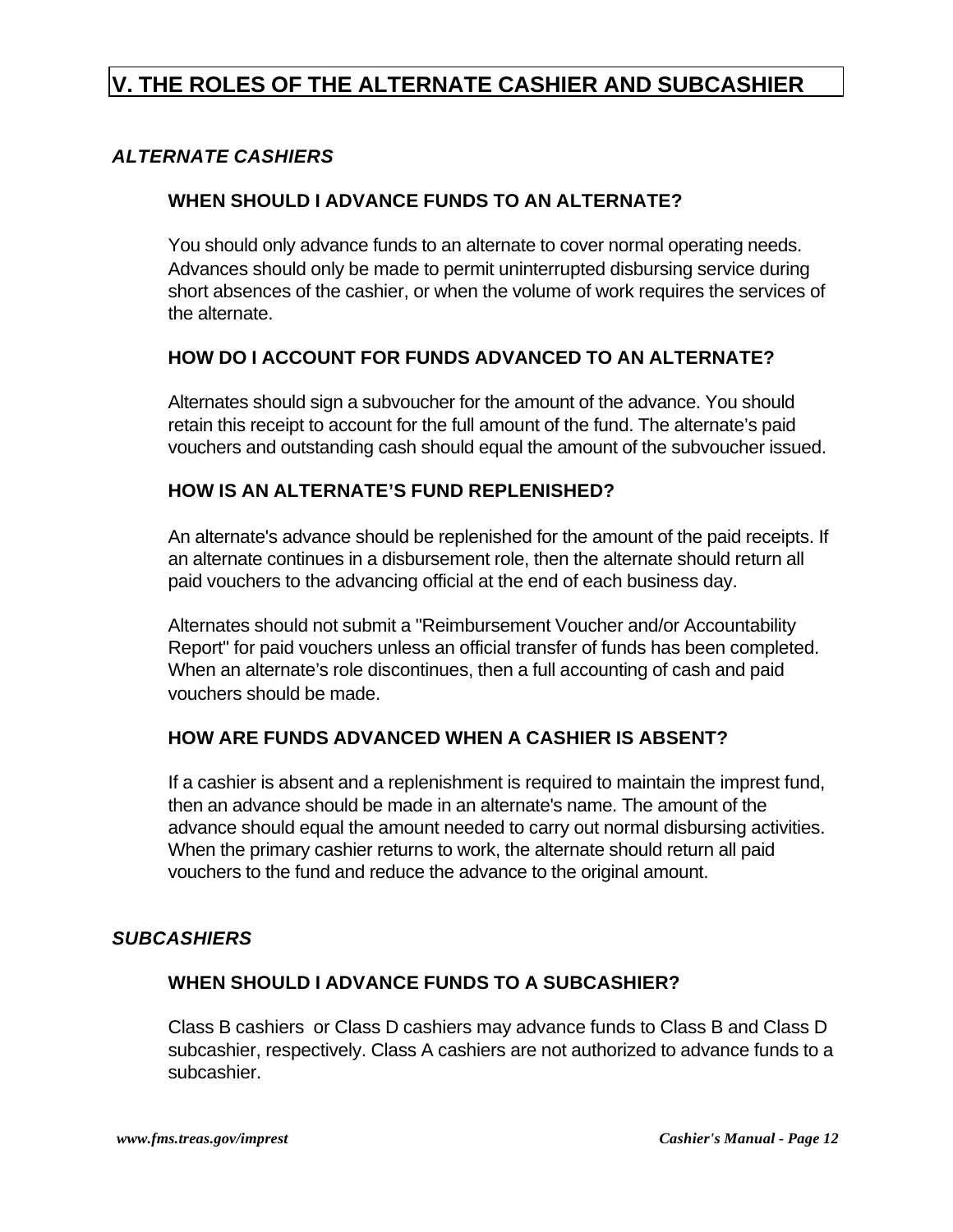# **HOW ARE SUBCASHIERS HELD ACCOUNTABLE FOR FUNDS?**

Class B subcashiers are held accountable by submitting subvouchers signed by the subcashier to the Class B cashier for replenishment at least once each month or by indicating to the Class B cashier that there was no activity for the month.

# **HOW SHOULD I REPORT SHORTAGES FOR SUBCASHIERS AND ALTERNATES?**

As the principal cashier, you should report shortages for subcashiers following the same guidelines outlined in Section IV, page 8, "How Should I Report Imprest Fund Shortages?". Alternates should report shortages using these same guidelines.

# **VI. INTERNAL CONTROLS AND FUND SECURITY**

## *SEPARATION OF DUTIES*

## **HOW SHOULD AN APPROVING OFFICIAL'S DUTIES BE SEPARATED?**

Generally, an approving official should not be responsible for any activity which may result in an inappropriate influence on another activity. For example, if you, as an approving official, sign a Request for Change form to designate a cashier you should not also audit the Reimbursement Voucher and/or Accountability Report for the same cashier.

# **HOW SHOULD AN APPROVING OFFICIAL MANAGE THE SEPARATION OF DUTIES BETWEEN ALTERNATES AND SUBCASHIERS?**

The duties of alternate cashiers or subcashiers, should be separated following these guidelines:

- One class of cashier may not serve as an alternate to a principal of another class. This rule should apply to subcashiers, as well.
- A principal cashier may have more than one alternate or subcashier.
- Alternate cashiers or subcashier should not work for more than one principal.
- Where the volume of transactions requires both the principal and alternate to act simultaneously, the principal cashier should advance the alternate funds on a receipt basis.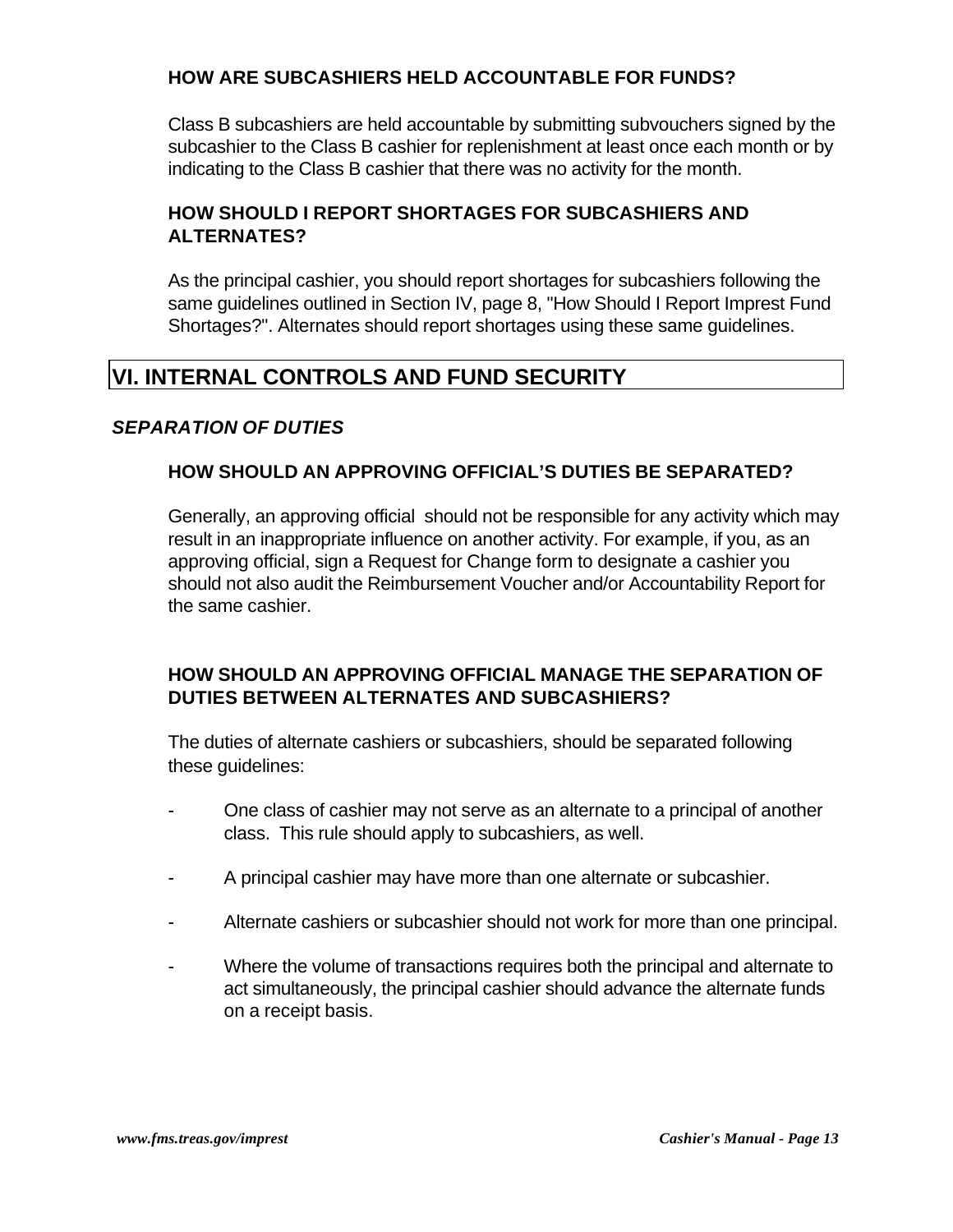## *SPOT CHECKS*

#### **WHAT ARE SPOT CHECKS?**

A spot check is an unannounced verification of the cash balance in your imprest fund. Agencies should conduct periodic spot checks on imprest funds, the frequency of which should determined by the agency.

## *SECURING CASH AT AN AGENCY LOCATION*

#### **WHAT IS MEANT BY "SECURING CASH?"**

Securing cash refers to the steps taken by an agency to ensure that cash is safeguarded. Agencies should not establish imprest funds held on the agency premises unless adequate facilities for securing the cash are available. Agencies should develop procedures for securing cash, including, for example, specifications for security devices such as safes and protective glass for cashier's windows. Generally, security measures should be commensurate with the size of the imprest fund.

#### **HOW DO I SAFEGUARD COMBINATIONS AND KEYS?**

You should place the combination to a safe and a duplicate key to the cash box (if applicable) in a sealed envelope which you sign and date. You should place this envelope in a separate secure area.

#### **WHEN SHOULD I CHANGE THE COMBINATION OF THE SAFE?**

You should change the combination of the safe at least annually, or whenever there is a change of cashier or when the combination has been compromised.

#### **SHOULD I SEPARATE CASH BOXES?**

You should provide separate cash boxes or safe drawers for alternates and subcashiers. Cashiers of all classes should work from separate cash boxes or drawers.

#### **WHERE SHOULD I NOT STORE CASH?**

You should not store cash in:

- file cabinets with key locks,
- desk drawers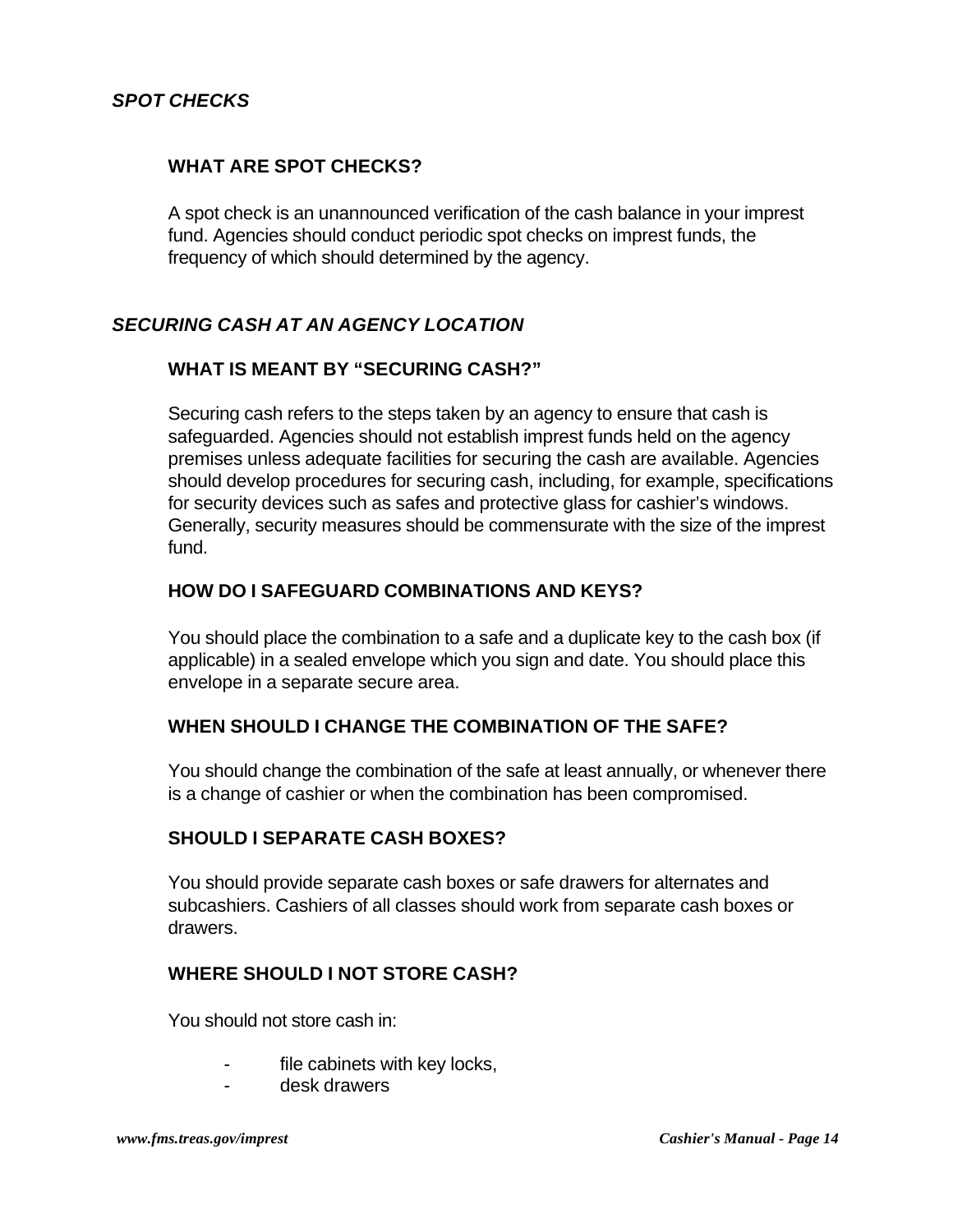- depositaries in the cashier's name only (such as "corporate accounts" established by your agency, or
- safe deposit boxes in the cashier's name only.

# **WHERE CAN I FIND MORE INFORMATION?**

Questions about this manual or imprest fund policy may be directed to the Cash Management Policy and Planning Division, Financial Management Service, at 202/874-6590. Inquiries may also be directed by electronic mail to imprest.inquiry@fms.treas.gov or by filling out an inquiry form available at www.fms.treas.gov/imprest. The Imprest Fund Policy Directive and other supporting documents are available on the Internet at www.fms.treas.gov/imprest.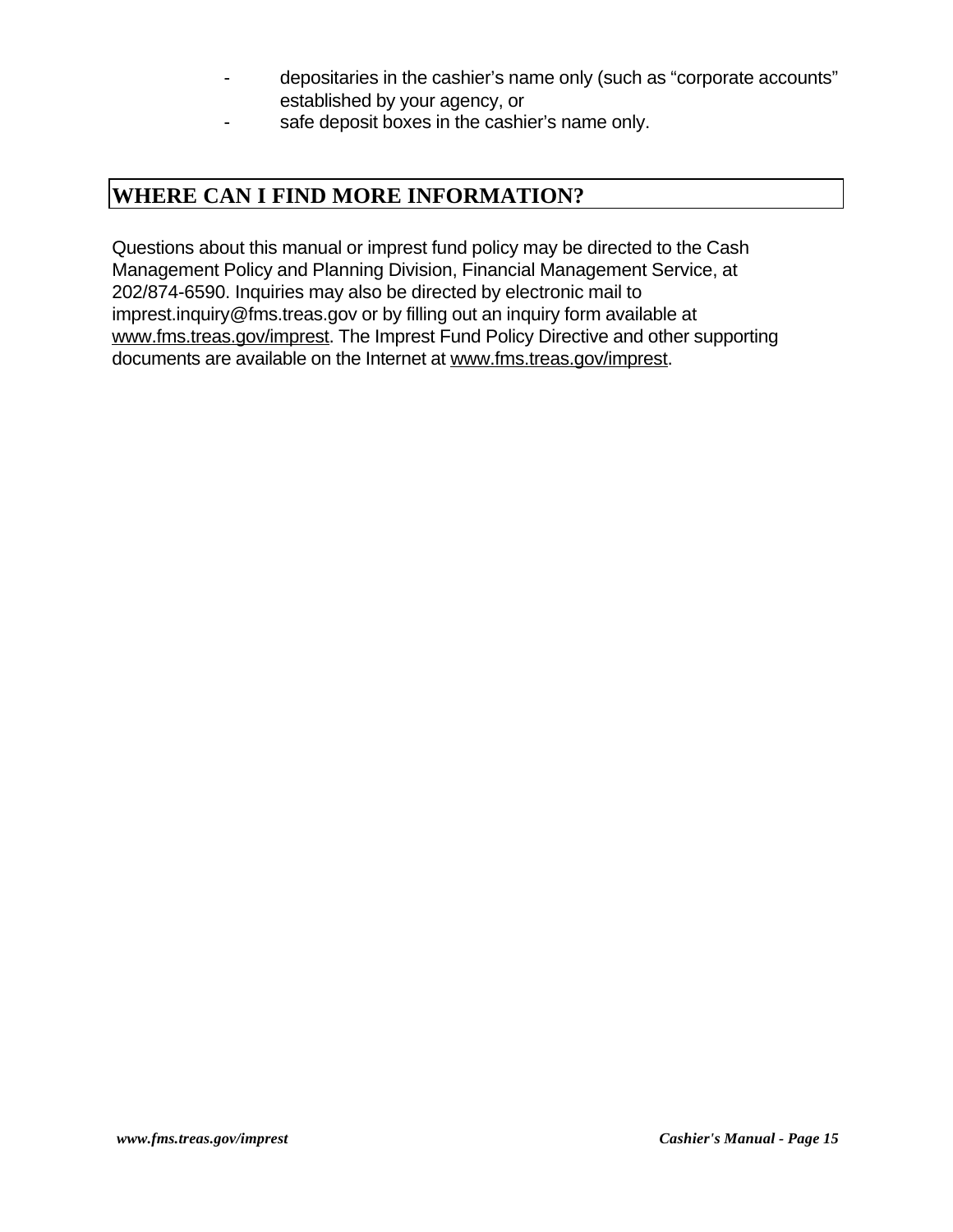# **1. DEFINITIONS**

# **ALTERNATE TO CASHIER OR SUBCASHIER**

An alternate is a cashier, officer, or employee who has been designated in the same manner as a cashier or subcashier but who will function in such capacity only during the absence of that cashier. Where the volume of transactions requires both principal and alternate to act simultaneously, the principal will advance funds on the basis of a receipt signed by the alternate. The provisions that apply to cashiers and subcashiers will apply to their alternates.

# **APPROVING OFFICIAL**

An approving official is a Federal agency head or designee who manages cashiers and imprest fund operations. All agency heads or designees have the authority to delegate cashier appointment and revocation responsibility to an individually named approving official within the agency without the approval of the Financial Management Service (FMS). These individuals are typically fianance or accounting officials.

# **CASHIER**

A permanent officer or employee of a Federal department, agency, or Government corporation who is 1) designated as a cashier by a delegated agency approving official (See Section 2, "Designation"), and is 2) authorized to perform limited cash disbursing functions or other cash operations.

# **CLASS A CASHIER**

A cashier, officer, or employee who receives an advance from a Federal agency appropriation for an imprest fund, is personally accountable to the head of a Federal agency or designee, and has not been authorized to advance an imprest fund to another cashier, except the alternate.

# **CLASS B CASHIER**

A cashier, officer, or employee who receives an advance from a Federal agency appropriation and is authorized to advance an imprest fund to his or her own alternate and to a subcashier. The Class B cashier is personally accountable to the head of the Federal agency or designee for the entire amount of the advance received.

# **CLASS D CASHIER**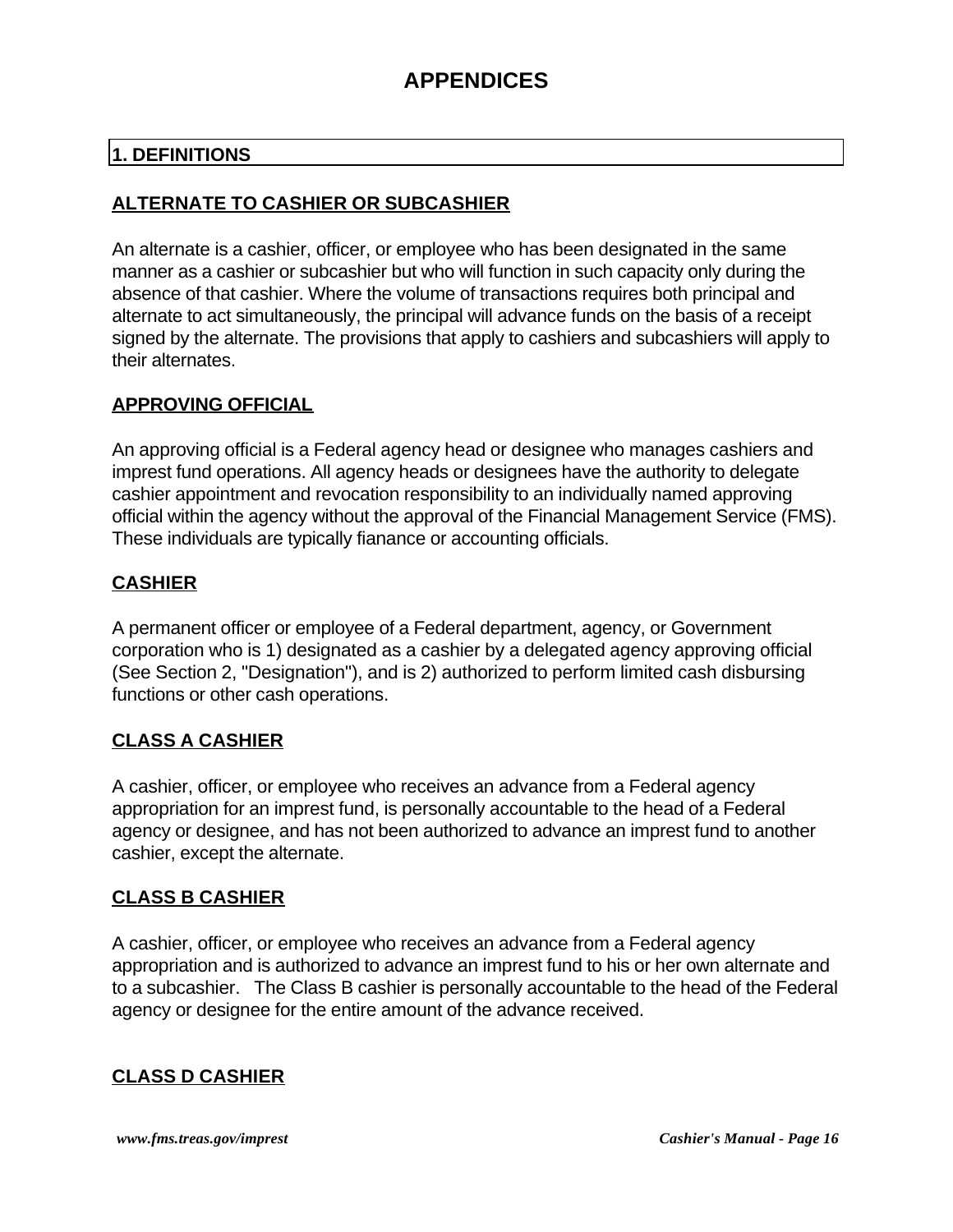A cashier, officer, or employee who receives an advance from a Federal agency appropriation solely for change-making purposes. He or she may advance funds to subcashiers for change-making purposes only upon authorization by the head of the Federal agency from which he or she received the advance. The Class D cashier is personally accountable, in his or her own name, to the head of the Federal agency for the entire amount of the advance received.

## **IMPREST FUND**

A fixed-cash or petty-cash fund in the form of currency or coin that has been advanced as Funds Held Outside of Treasury. The funds are charged against a Government appropriation account by a Federal Government agency official and advanced to a duly authorized cashier. The designation should state the general purpose of the advance. This fund may be of a revolving type, replenished to the level of a fixed amount as spent or used, or of a stationary nature such as a change-making fund.

# **IMPREST FUND POLICY DIRECTIVE**

The Imprest Fund Policy Directive replaces all of the existing policy guidance contained in the TFM and the Cashiers Manual. The operational guidance contained in the TFM has been merged into this updated Cashiers Manual. The TFM on imprest funds, Chapter 4-3000, Imprest Fund Cash Held at Personal Risk by Disbursing Officers, will be withdrawn, except for Section 3040.70 covering Third Party Drafts. This section will remain in effect until publication of a Treasury Policy Directive on the use of Third Party Drafts and other draft instruments.

## **SUBCASHIER**

A permanent officer or employee who has been designated in writing by the head of a Federal department, agency, or Government corporation to receive an imprest fund from a Class B or D cashier, is under the supervision of the head of the same local office as the cashier from whom the advance is received, is accountable to such cashier for the funds received, and is stationed within a reasonable distance to the advancing cashier. The provisions for payment limitations and safekeeping that apply to cashiers also apply to subcashiers.